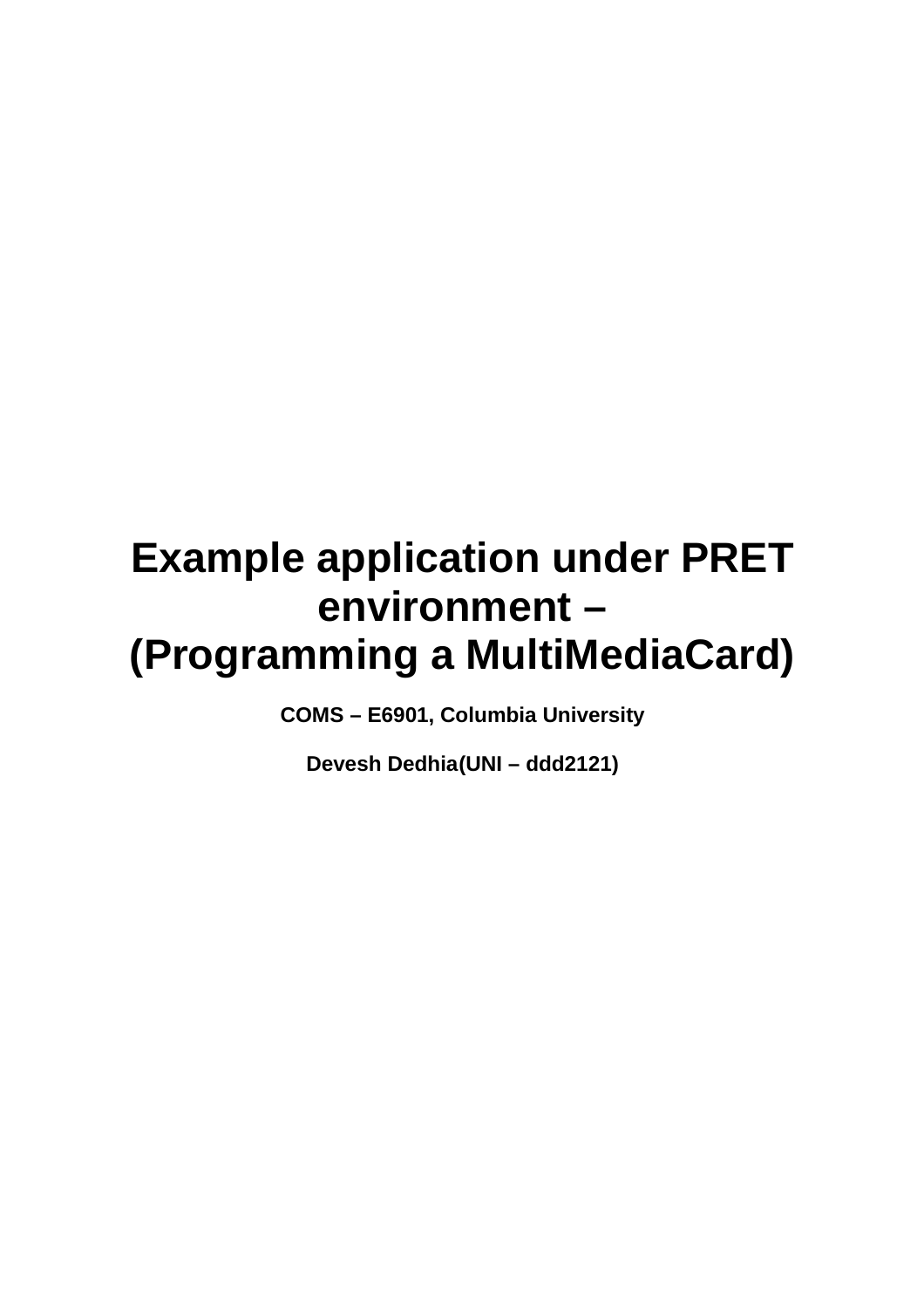#### **Abstract**

*PRET philosophy proposes the temporal characteristics to be made predictable. However for various applications the PRET processor will have to interact with a non predictable environment. In this paper an example of one such environment, an MultiMediaCard(MMC) is considered. This paper illustrates a method to make the response of the MMC predictable.* 

# **I. Introduction**

PRET processor requires static time predictability. However the datasheets of an MMC card specify a time range for the response of the MMC card rather than the precise time. Hence the time required to program an MMC card would be variable depending on exactly when the card responds to the sent commands. Also the data transfer speeds supported and Read/ Write access time ranges of an MMC card are variable and specified by Card Specific Data (CSD) register. In order to make the response predictable we wait for the worst case time defined in the specified time range. The Timing specific data from the CSD is retrieved and communication is aborted if the card supports a maximum frequency less than the 20 MHz

# **II. Programming an MMC card**

The MMC card can be programmed in 2 modes

#### **MMC Mode**:

The communication between the host and the MMC card consists of command, response and data – block tokens. Every command or data bit stream is initiated by a start bit and terminated by a stop bit. It has a 10 wire bus consisting of the following lines.

*CLK*: Each cycle of this signal directs a one bit transfer on the command and on all the data lines. The frequency may vary between zero and the maximum clock frequency.

*CMD:* This signal is a bidirectional command channel used for card initialization and transfer of commands. Commands are sent from the MultiMediaCard bus master to the card and responses are sent from the card to the host.

*DAT0-DAT7:* These are bidirectional data channels. By default, after power up or reset, only DAT0 is used for data transfer. A wider data bus can

be configured for data transfer, using either DAT0- DAT3 or DAT0-DAT7, by the Multimedia Card controller.

#### **SPI Mode:**

This mode is a subset of the MultiMediaCard protocol, designed to communicate with a SPI channel, commonly found in microcontrollers. The Serial Peripheral Interface standard defines the physical link and not the complete data transfer protocol. The MultiMedia-Card SPI implementation uses a subset of the MultiMediaCard protocol and command set. Every command or data block is built of 8–bit bytes and is byte aligned with the Chip select signal. The bidirectional CMD and DAT lines used in the MMC mode are replaced by unidirectional *dataIn*  and *dataOut* signals. It has a 4 wire bus consisting of the following lines.

*CS:* Chip Select signal is driven by the host. The CS signal must be continuously asserted (Active Low) for the duration of the SPI transaction.

*CLK:* Each cycle of the signal causes a one bit transfer on the DataIn or DataOut line.

*DATAIN:* The host sends all the commands and Write Data on this line.

*DATAOUT:* The host receives read data and response on this line.

 It is assumed that PRET processor in its later stages of development shall have a hardware SPI engine. Therefore in this project SPI mode has been chosen for communication with the MMC card.

#### **III. Real world model:**

Before designing the system model in the PRET environment it is important to study the Real world model of the Host- MMC card communication. The hardware SPI engine inside the microcontroller consists of an 8 bit buffer called Serial Receive/ Transmit Buffer (SSPBUF). There is buffer full flag which is set when the SSPBUF is full. The shift register is used to shift data in and out serially through pins SDI and SDO respectively. The microcontroller (Host) selects the MMC card as a slave by asserting the SS (Slave Select) signal. The clock line of the SPI bus is driven by the clocking unit inside the microcontroller through the SCK pin.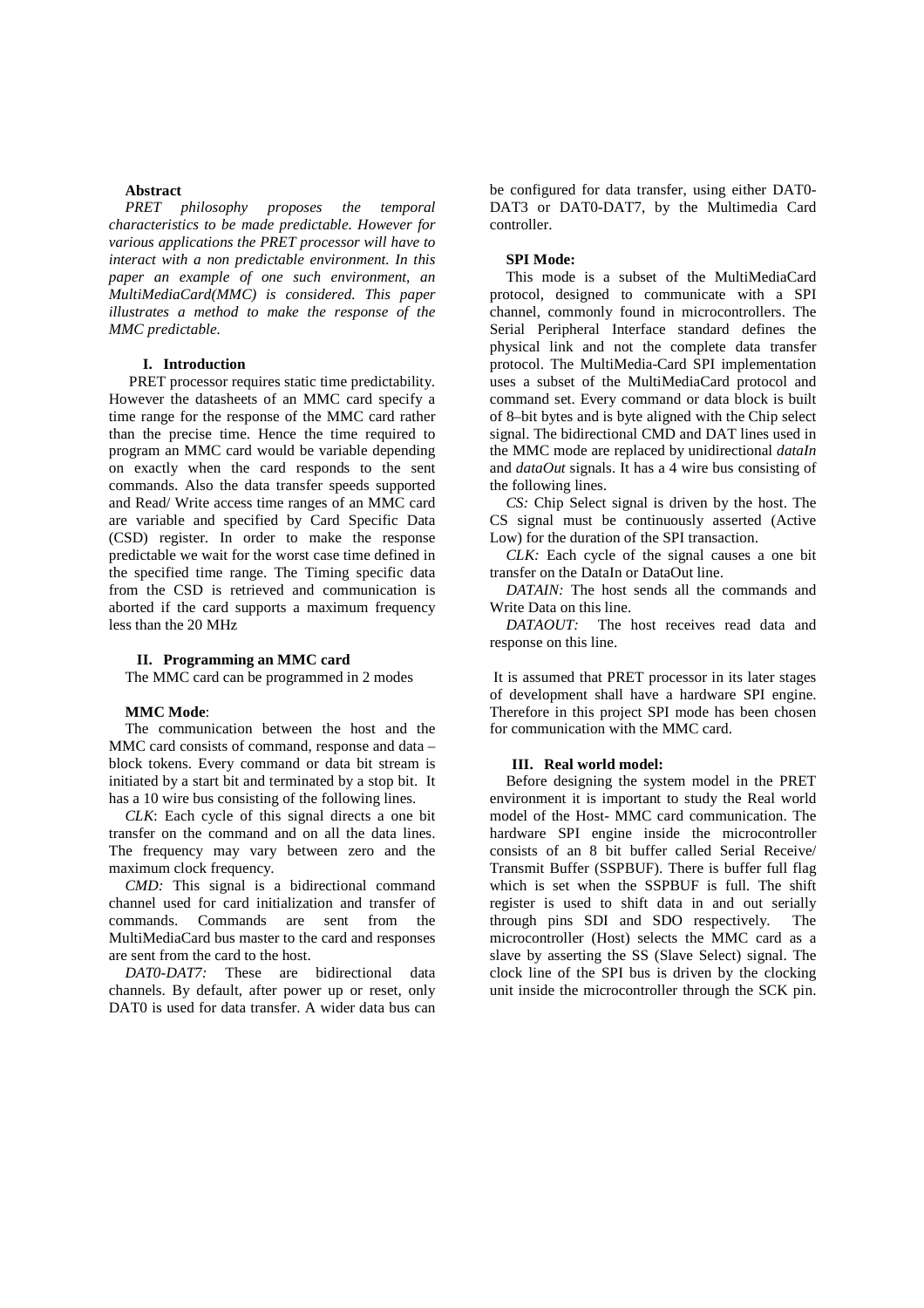

**Figure 1: Block diagram of communication between MMC card and a microcontroller using SPI** 

# **IV. PRET Architecture:**

The PRET PROCESSOR component implements a six-stage thread-interleaved pipeline in which each stage executes a separate hardware thread. Each hardware thread has its own register file, local onchip Memory, and assigned region of off-chip memory.

Memory map: Each piece of memory in the system has a unique global address (main memory and SPMs), but each thread only has access to part of the overall memory map. Addresses 0x3F800000 – 0x405FFFFF (14 MB) are main memory, visible to every thread. This part of the memory can be used for communication between threads. Peripherals start at  $0x80000000$ ; in the Memory-mapped I/O space.



**Figure 2: Block diagram of the PRET Architecture**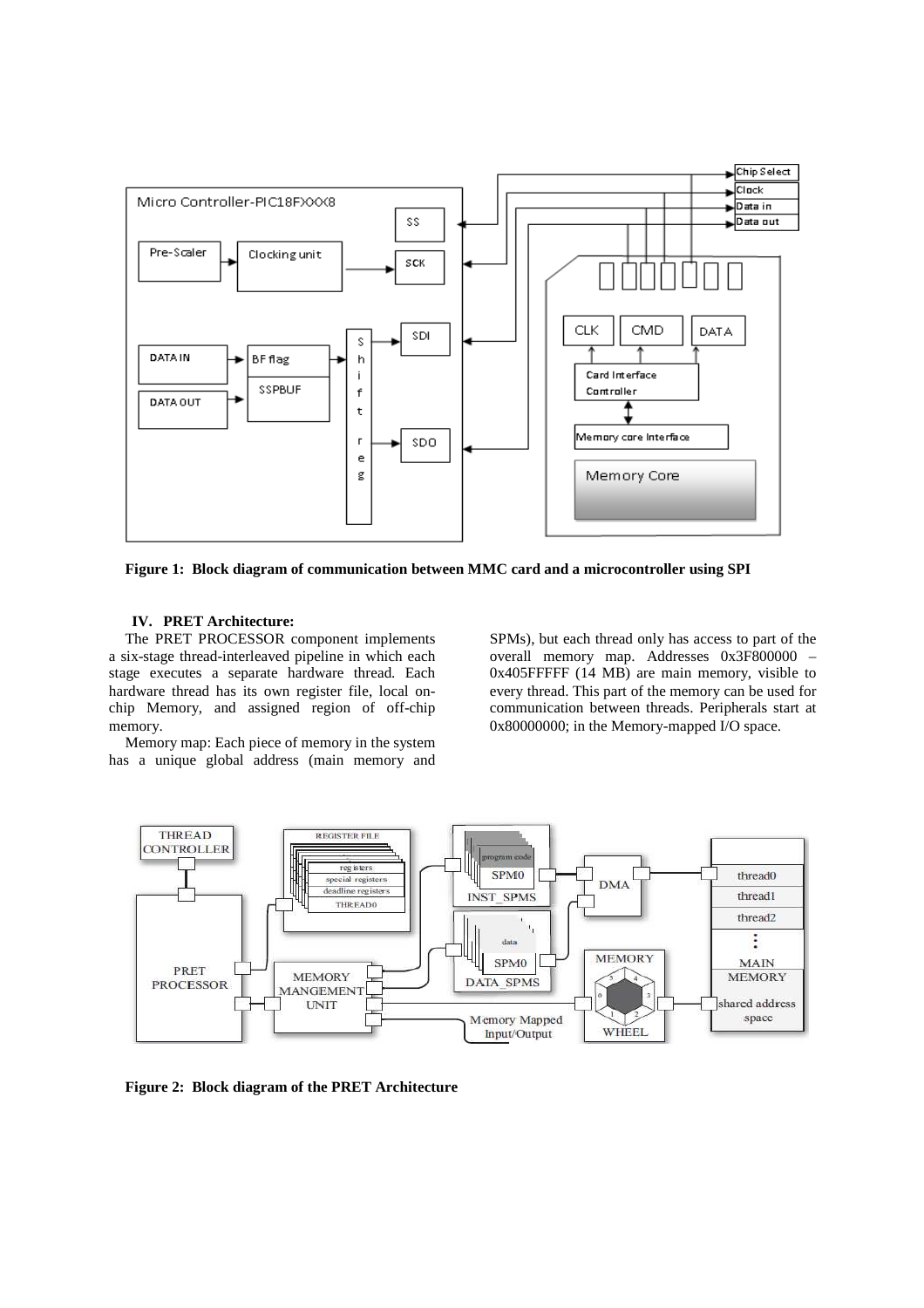

**Figure 3: Memory Map** 

#### **V. System Model in the PRET environment:**

The entire system is modeled with two threads. Thread 0 emulates a processor sending commands while thread 1 emulates a memory card sending the desired response. As focus of the project is to study and simulate the time response of the MMC card all the timing requirements have to be considered. An application to read a block on 512 bytes from the MMC card has been created.

**Flags**: Flags have been used to prevent overwriting of data by either of the threads. They are

acting like semaphores to protect the Read/Write buffers.

*Writeflag*: It is a byte in the shared memory address space at memory location 0x3F800001. Thread 0 after writing a value to the writebuffer makes the Writeflag  $=1$ , while thread 1 reads the value and makes the Writeflag =0.

*Readflag*: It is a byte in the shared memory address space at memory location 0x3F800002. Thread 1 after writing a value to the Readbuffer makes the Readflag  $=1$ , while thread 0 reads the value and makes the Readflag=0.



**Figure 4: Block diagram of the system model in the PRET environment.**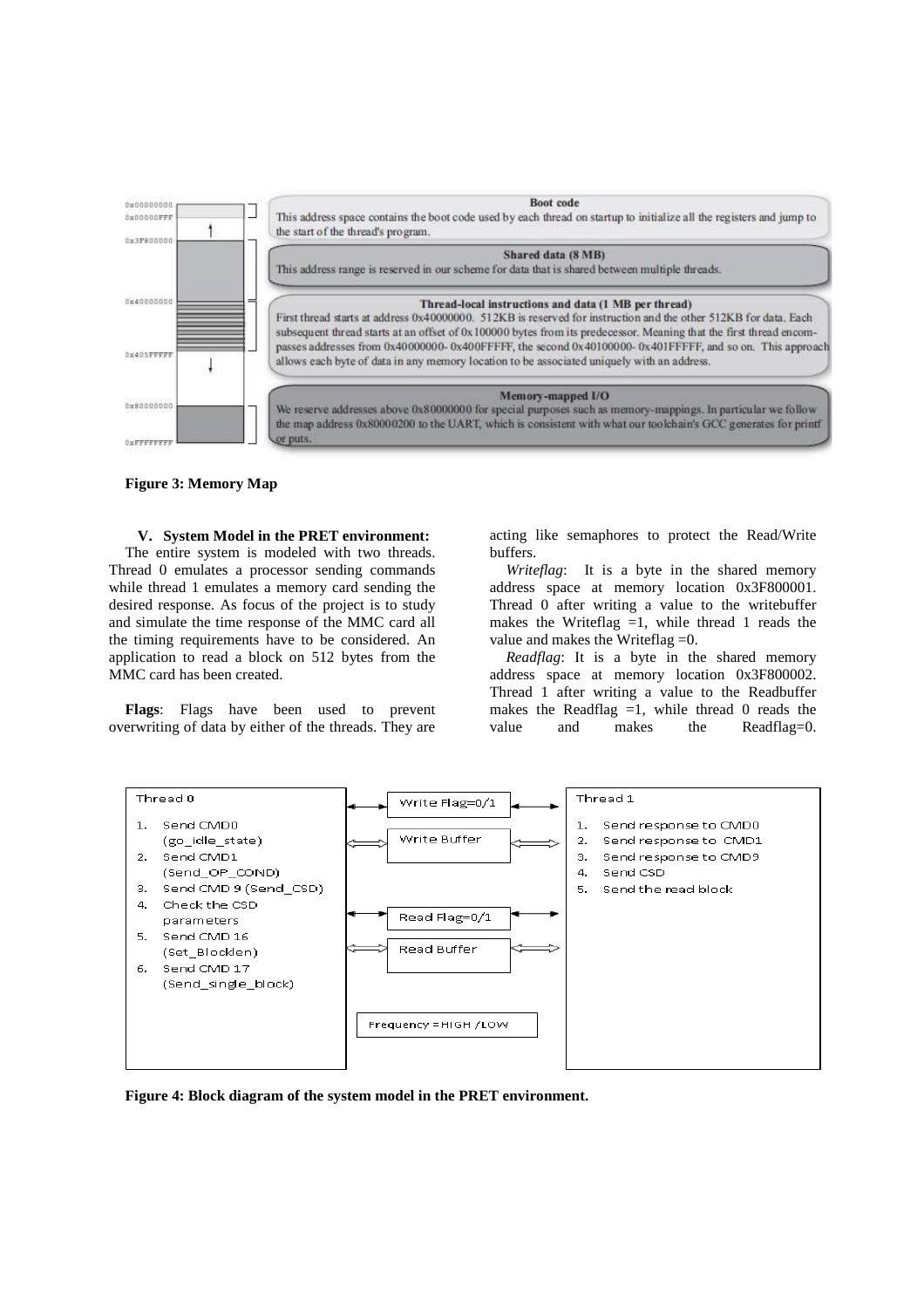**Buffers:** Buffers are used to exchange data between the threads.

*Writebuffer*: It emulates the DataOut line on the SPI bus. It is a byte in the shared address space at memory location 0x3F800003.

*Readbuffer:* It emulates the DataIn line on the SPI bus. It is a byte in the shared address space at memory location 0x3F800004.

**Frequency variable**: The MMC card is required to be programmed at a frequency less than 400 KHz before power up. After power up the frequency can be increased to 20MHz. Hence to use these two frequencies, the frequency variable is set to LOW (400 KHz) or HIGH (20MHz).

*Implementation of frequency:* As Clock is not used; delays have been used to realize the required read/write frequencies. In a Real time SPI system the data written in and read from the buffer (SSPBUF) in terms of bytes, the time required to write a single byte is considered. An SPI system working at a frequency of 400 KHz will write a byte at a frequency of 50 KHz. Therefore a read write frequency of 50 KHz is achieved as follows.

```
if (Frequency_MMC=LOW){ 
 DEAD (864); 
DEAD(0);}
```
 The value of the DEAD instruction is calculated as follows. The PRET processor working at a frequency of 250MHz allocates a frequency of 41.66 MHz to each thread. The delay required is 41.66 MHz/50 KHz ≈864.

Similarly to achieve a frequency of 20MHz (i.e. byte frequency of 2.25Mz) the delay required is 41.66MHZ/2.25MHz≈17.

if (Frequency\_MMC=HIGH){ DEAD (17);  $DEAD(0);$ }

#### **VI. Sequence of Instructions:**



#### **Commands:**

CMD0: Go to Idle state command CMD1: Send O/P conditions CMD9: Send Card Specific Data CMD16: Set Block Length CMD 17: Read Block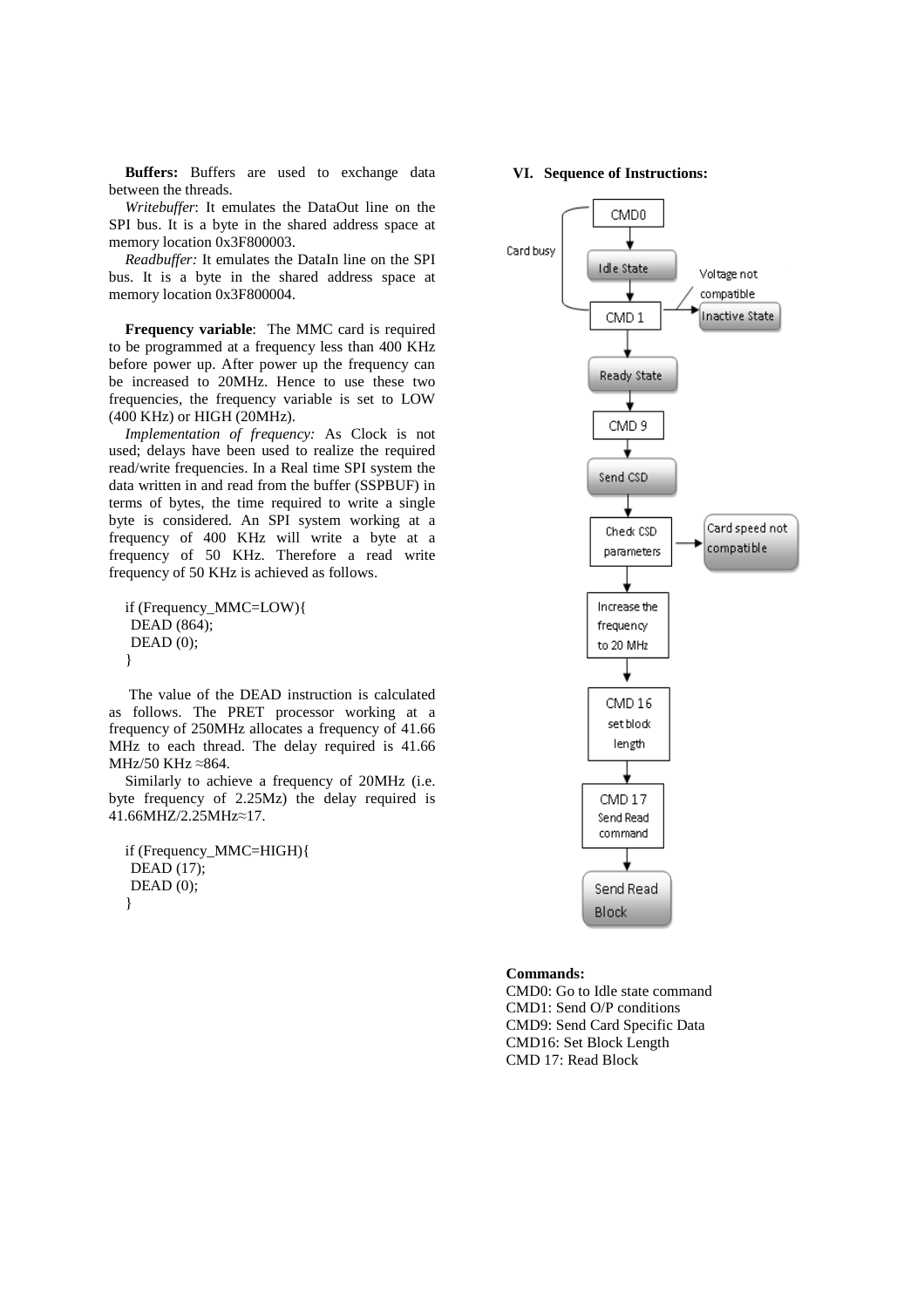#### **a) Initialization Sequence:**

When powered up the MMC wakes up in MMC mode. Every time CMD 0 is sent the card samples the CS signal. It enters SPI mode when the CS signal is asserted during the reception of the reset command CMD0 and sends a response.

On receiving the response for CMD 0, CMD 1 is sent. CMD1 is a special synchronization command used to negotiate the operation voltage range and to poll the card until it is out of its power-up sequence. The card responds with the busy bit in its response cleared once it is out of its power up sequence.

#### **b) Reading the Card Specific Data (CSD) register:**

Every MMC card has a CSD register which is hardcoded with values by the manufacturer.

It is 16 byte register which provides information about the transfer speed, card size, read block size, write block size and various other parameters. We read the CSD register to retrieve timing related information.

| Register                | Width | CSD Slice |
|-------------------------|-------|-----------|
| <b>TAAC</b>             |       | [119:112] |
| <b>NSAC</b>             |       | [111:104] |
| <b>TRANS SPEED</b>      |       | [103:96]  |
| R <sub>2</sub> W factor |       | [28:26]   |

*TAAC:* Defines the asynchronous part of the data access time.

*NSAC:* Defines the typical case for the clock dependent factor of the data access time.

*Worst case Read Access time*= 10 \* (TAAC \*FOP  $+ 100 * NSAC$ 

*TRANS\_SPEED:* Defines the clock frequency supported by the card. For cards supporting version 4.0, and higher, of the specification, the value shall be 20MHz. Therefore we do not communicate with cards that support a maximum frequency less than 20MHz.

*R2W\_FACTOR:* Defines the typical Write block time in multiples of the Read access time.





The procedure starts by setting the required block length with the SET\_BLOCKLEN (CMD16) command. If the card accepts this setting, the data block is transferred via command READ\_SINGLE\_BLOCK (CMD17), starting at the given address

# **VII. Timing specification:**

#### • CMD 0 and CMD 1

After power is applied thread 0 needs to wait for the supply ramp up time before sending CMD 0. After the card enters idle state, thread 0 can send CMD1. The worst case response time for CMD1 is 1 second. Therefore thread 0 polls for the response till 1 second. Once a valid response is received from the MMC card (thread 2) the MMC card is said to be initialized.



After sending the SEND\_CSD command the response is received after time  $N_{CR}$  and the data block is received after time  $N_{CX}$ .



#### • CMD 17



The card responds to the block read command by sending a response after time  $N_{CR}$  followed by the required after time  $N_{AC}$ 

Time  $N_{CS}$  is not considered as the CS signal is kept asserted (Low) all the while.